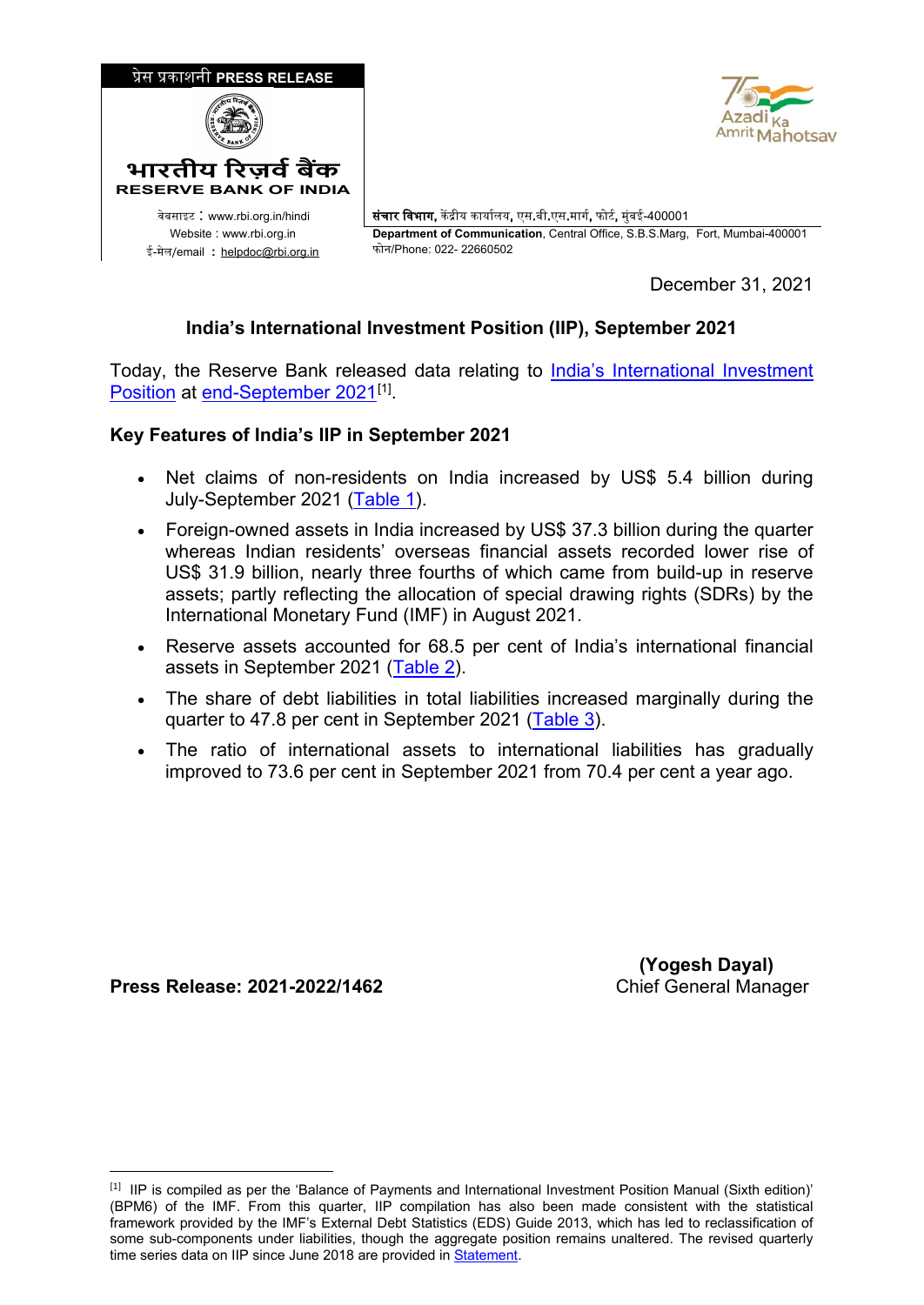<span id="page-1-0"></span>

|                                       |          |               | (US \$ billion) |          |          |  |
|---------------------------------------|----------|---------------|-----------------|----------|----------|--|
| <b>Period</b>                         | $Sep-20$ | <b>Dec-20</b> | $Mar-21$        | $Jun-21$ | $Sep-21$ |  |
|                                       | (R)      | (PR)          | (PR)            | (PR)     | (P)      |  |
| Net IIP (A-B)                         | $-337.8$ | $-340.7$      | $-351.1$        | $-326.4$ | $-331.8$ |  |
| A. Assets                             | 802.8    | 852.3         | 859.5           | 895.2    | 927.1    |  |
| 1. Direct Investment                  | 188.3    | 190.9         | 193.9           | 199.4    | 202.8    |  |
| 1.1 Equity and investment fund shares | 121.3    | 122.5         | 122.7           | 125.4    | 127.1    |  |
| 1.2 Debt instruments                  | 67.0     | 68.4          | 71.2            | 74.0     | 75.7     |  |
| 2. Portfolio Investment               | 5.0      | 6.3           | 7.9             | 7.9      | 8.6      |  |
| 2.1 Equity and investment fund shares | 1.9      | 2.5           | 2.3             | 3.1      | 4.6      |  |
| 2.2 Debt Securities                   | 3.1      | 3.8           | 5.6             | 4.8      | 4.0      |  |
| 3. Other Investment                   | 64.8     | 69.4          | 80.6            | 76.8     | 80.3     |  |
| 3.1 Trade Credits                     | 2.8      | 3.2           | 5.6             | 7.9      | 11.9     |  |
| 3.2 Loans                             | 9.0      | 10.6          | 13.3            | 13.6     | 10.1     |  |
| 3.3 Currency and Deposits             | 34.9     | 37.3          | 42.4            | 35.9     | 41.1     |  |
| 3.4 Other Assets                      | 18.1     | 18.2          | 19.2            | 19.4     | 17.2     |  |
| 4. Reserve Assets                     | 544.7    | 585.8         | 577.0           | 611.1    | 635.4    |  |
| <b>B.</b> Liabilities                 | 1140.6   | 1193.0        | 1210.6          | 1221.6   | 1258.9   |  |
| 1. Direct Investment                  | 456.0    | 480.2         | 482.2           | 493.8    | 506.7    |  |
| 1.1 Equity and investment fund shares | 430.7    | 454.6         | 456.9           | 468.0    | 480.7    |  |
| 1.2 Debt instruments                  | 25.3     | 25.6          | 25.3            | 25.8     | 26.0     |  |
| 2. Portfolio Investment               | 244.3    | 265.6         | 274.1           | 272.9    | 276.4    |  |
| 2.1 Equity and investment fund shares | 149.1    | 170.7         | 177.3           | 176.2    | 177.0    |  |
| 2.2 Debt securities                   | 95.2     | 94.9          | 96.8            | 96.7     | 99.4     |  |
| 3. Other Investment                   | 440.3    | 447.2         | 454.3           | 454.9    | 475.8    |  |
| 3.1 Trade Credits                     | 102.2    | 102.6         | 100.3           | 102.1    | 100.3    |  |
| 3.2 Loans                             | 189.7    | 192.4         | 197.8           | 197.4    | 201.2    |  |
| 3.3 Currency and Deposits             | 138.8    | 142.5         | 143.8           | 143.1    | 142.9    |  |
| 3.4 Other Liabilities                 | 9.5      | 9.7           | 12.4            | 12.3     | 31.4     |  |
| Memo item:                            | 70.4     | 71.4          | 71.0            | 73.3     | 73.6     |  |
| <b>Assets to Liability Ratio (%)</b>  |          |               |                 |          |          |  |

**Table 1: Overall International Investment Position of India**

R: Revised PR: Partially revised P: Provisional;

The sum of the constituent items may not add to the total due to rounding off.

<span id="page-1-1"></span>

|                           |                 |                |                  |                  | (per cent)      |
|---------------------------|-----------------|----------------|------------------|------------------|-----------------|
| <b>Period</b>             | $Sep-20$<br>(R) | Dec-20<br>(PR) | $Mar-21$<br>(PR) | $Jun-21$<br>(PR) | $Sep-21$<br>(P) |
| A. Assets                 |                 |                |                  |                  |                 |
| 1. Direct Investment      | 23.5            | 22.4           | 22.6             | 22.3             | 21.9            |
| 2. Portfolio Investment   | 0.6             | 0.7            | 0.9              | 0.9              | 0.9             |
| 3. Other Investment       | 8.1             | 8.1            | 9.4              | 8.6              | 8.7             |
| 4. Reserve Assets         | 67.8            | 68.8           | 67.1             | 68.2             | 68.5            |
| <b>Assets/Liabilities</b> | 100.0           | 100.0          | 100.0            | 100.0            | 100.0           |
| <b>B.</b> Liabilities     |                 |                |                  |                  |                 |
| 1. Direct Investment      | 40.0            | 40.3           | 39.8             | 40.4             | 40.2            |
| 2. Portfolio Investment   | 21.4            | 22.3           | 22.6             | 22.3             | 22.0            |
| 3. Other Investment       | 38.6            | 37.4           | 37.6             | 37.3             | 37.8            |